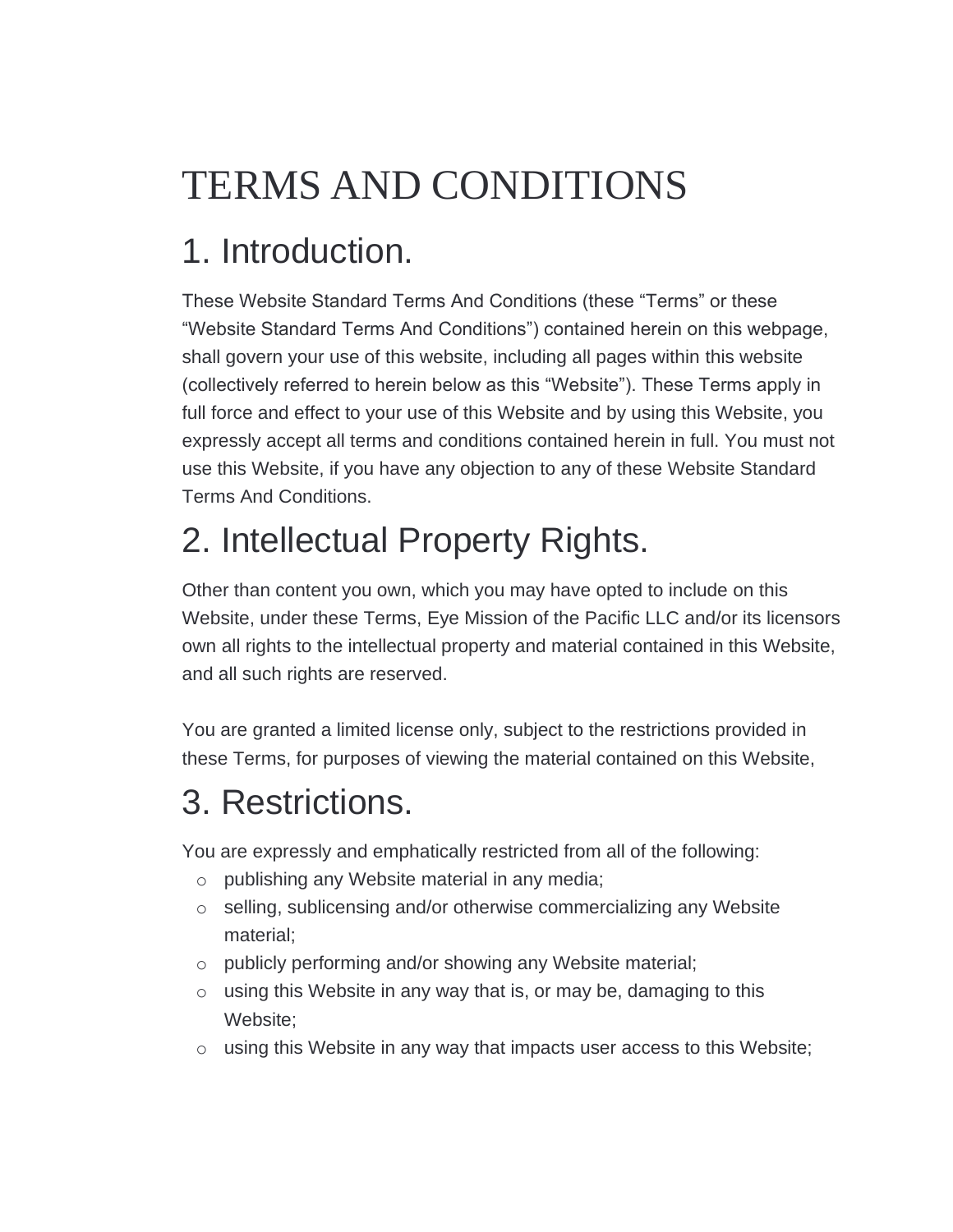- $\circ$  using this Website contrary to applicable laws and regulations, or in a way that causes, or may cause, harm to the Website, or to any person or business entity;
- engaging in any data mining, data harvesting, data extracting or any other similar activity in relation to this Website, or while using this Website;
- using this Website to engage in any advertising or marketing;

Certain areas of this Website are restricted from access by you and Eye Mission of the Pacific LLC may further restrict access by you to any areas of this Website, at any time, in its sole and absolute discretion. Any user ID and password you may have for this Website are confidential and you must maintain confidentiality of such information.

#### 4. Your Content.

In these Website Standard Terms And Conditions, "Your Content" shall mean any audio, video, text, images or other material you choose to display on this Website. With respect to Your Content, by displaying it, you grant Eye Mission of the Pacific LLC a non-exclusive, worldwide, irrevocable, royalty-free, sublicensable license to use, reproduce, adapt, publish, translate and distribute it in any and all media.

Your Content must be your own and must not be infringing on any third party's rights. Eye Mission of the Pacific LLC reserves the right to remove any of Your Content from this Website at any time, and for any reason, without notice.

#### 5. No warranties.

This Website is provided "as is," with all faults, and Eye Mission of the Pacific LLC makes no express or implied representations or warranties, of any kind related to this Website or the materials contained on this Website. Additionally, nothing contained on this Website shall be construed as providing consult or advice to you.

### 6. Limitation of liability.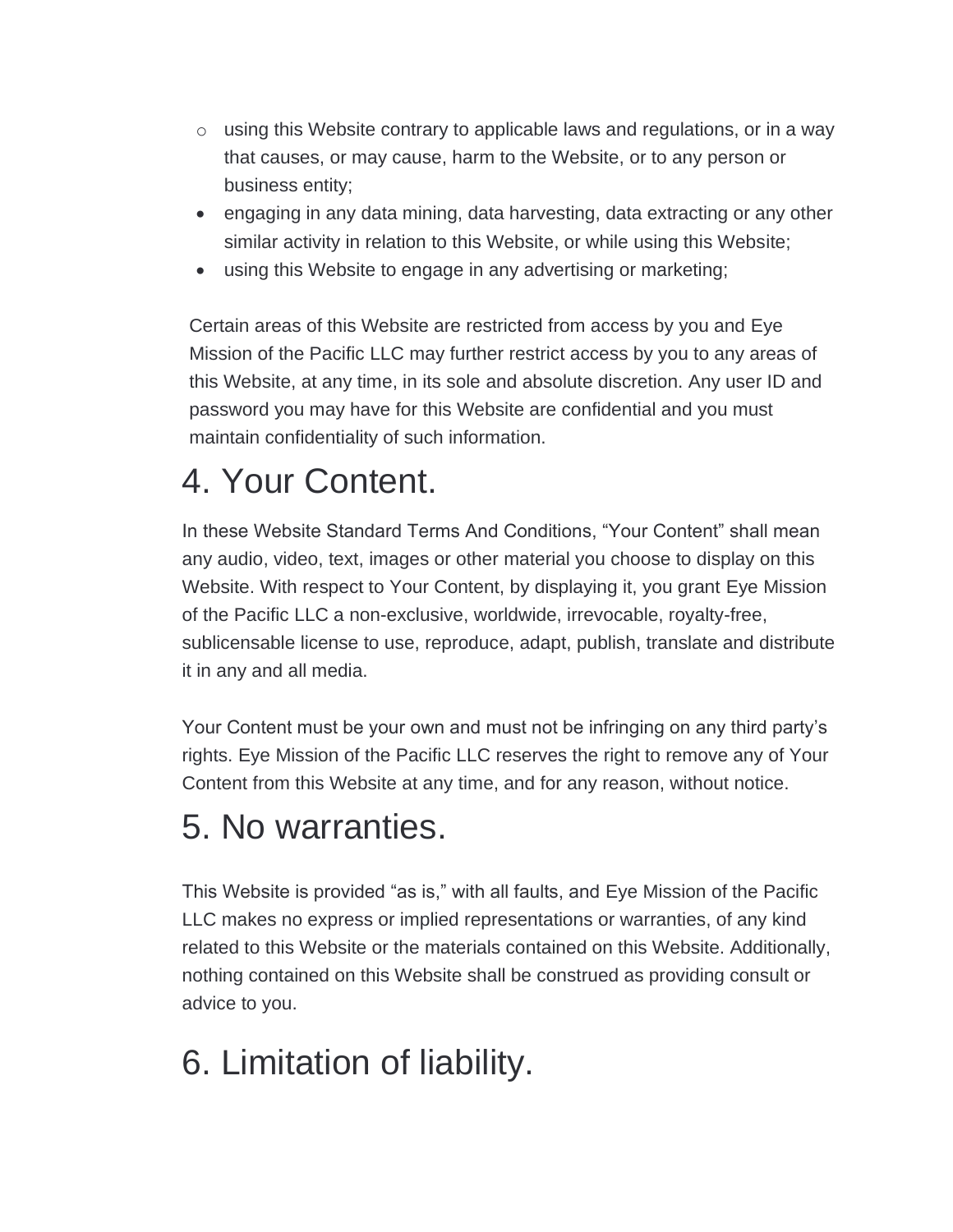In no event shall Eye Mission of the Pacific LLC, nor any of its officers, directors and employees, be liable to you for anything arising out of or in any way connected with your use of this Website, whether such liability is under contract, tort or otherwise, and Eye Mission of the Pacific LLC, including its officers, directors and employees shall not be liable for any indirect, consequential or special liability arising out of or in any way related to your use of this Website.

### 7. Indemnification.

You hereby indemnify to the fullest extent Eye Mission of the Pacific LLC from and against any and all liabilities, costs, demands, causes of action, damages and expenses (including reasonable attorney's fees) arising out of or in any way related to your breach of any of the provisions of these Terms.

### 8. Severability.

If any provision of these Terms is found to be unenforceable or invalid under any applicable law, such unenforceability or invalidity shall not render these Terms unenforceable or invalid as a whole, and such provisions shall be deleted without affecting the remaining provisions herein.

# 9. Variation of Terms.

Eye Mission of the Pacific LLC is permitted to revise these Terms at any time as it sees fit, and by using this Website you are expected to review such Terms on a regular basis to ensure you understand all terms and conditions governing use of this Website.

### 10. Assignment.

Eye Mission of the Pacific LLC shall be permitted to assign, transfer, and subcontract its rights and/or obligations under these Terms without any notification or consent required. However, you shall not be permitted to assign,